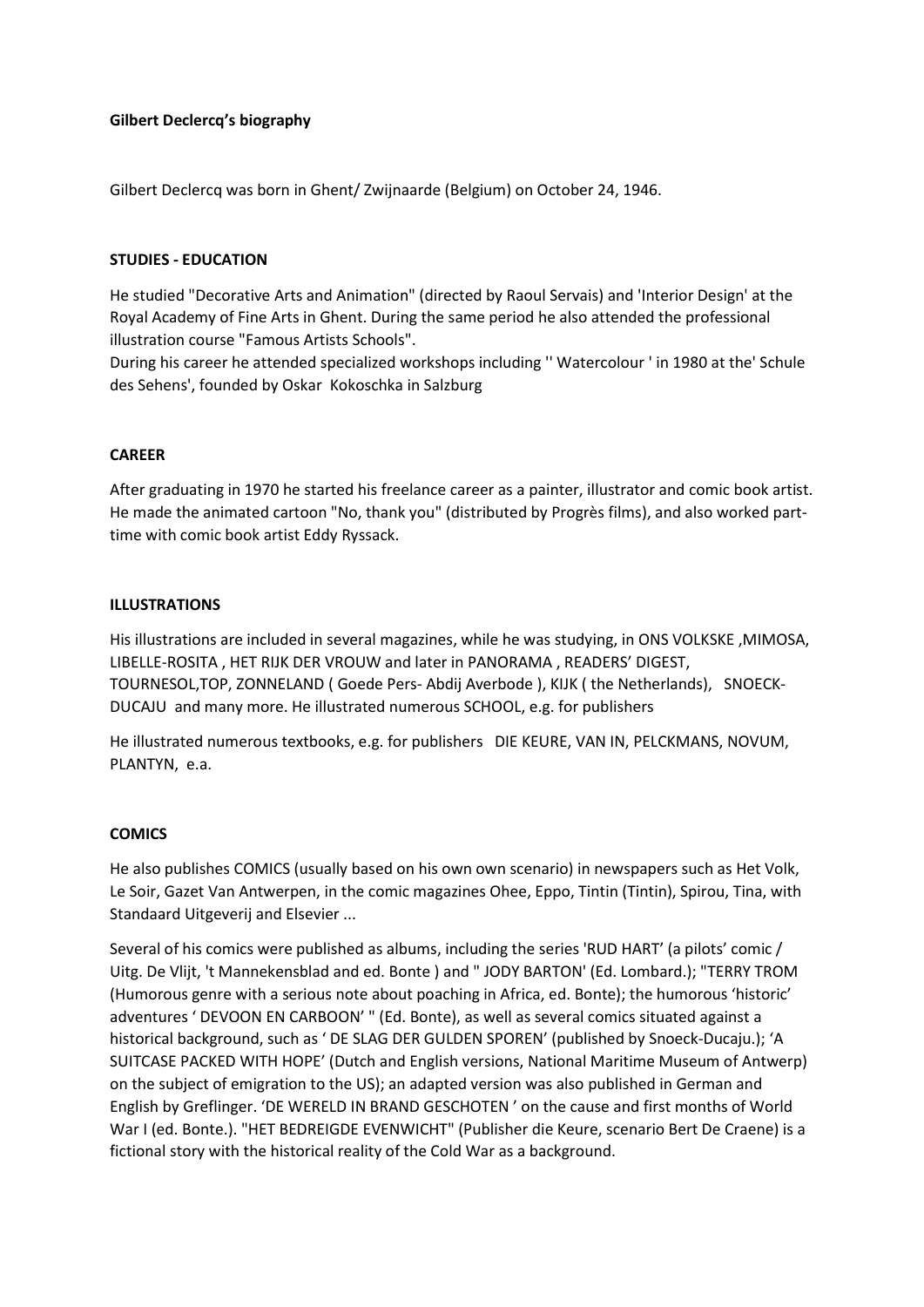Declercq also created a COMIC-NOVEL, viz. OLIVER TWIST (Standaard Uitgeverij). He also realized on a comic strip, based on his own scenario, about the life of W.A. Mozart, commissioned by Standaard Uitgeverij.

Not only in his comics but also in his illustrations did Declercq portray many historical subjects, from antiquity to the present day.

#### KUNSTKRING SPECTRUM

In 1965 Gilbert Declercq co-founded the art group 'Spectrum' in Ghent / Zwijnaarde. That art society celebrated its 50th anniversary in 2015.

# **TEACHER**

He was often asked to teach as a freelancer. In the 90's he taught a watercolor course at the adult education centre 'VLIED' in Ghent. He was invited by VTB (Flemish Tourist Association) to give a drawing and painting course in Austria in the year 1981, etc. He regularly contributes in the journal FREUDE AM ZEICHNEN 'and' FREUDE AM MAHLEN' intended for the German-speaking countries and "DESSIN PASSION" for French-speaking countries, both published by KIM VERLAG in FREIBURG.

# **EXHIBIBITIONS**

His paintings are regularly exhibited in Belgium (Galerie Vyncke-Van Eyck, Museum Leon Desmet-, Nationaal Scheepvaartmuseum (huidig MAS), in Austria (Wien, Innsbruck, Dornbirn), England (Mall Galleries in London), USA (Society of Illustrators, New York) ; MYSTIC ,The Maritime Museum in Mystic Seaport), in Italy ( Pinacoteca nazionale dell' Acquarello, Albignasego ), in the Grand Duchy of Luxemburg, e.a.

A large permanent exhibition on emigration from Hamburg to the US was opened in 2002 in Hamburg at the Museum Ship "CAP SAN DIEGO", based on the work of Declercq. At the occasion of this exhibition he was interviewed on television by the NDR.

Part of this work was also exhibited at Ellis Island in New York (Immigration Museum) where the English version of the comic 'Enzi' was also offered for sale.

#### AWARDS

Declercq won various national en international AWARDS for his water colours (in Brussels in 1974 prize of the ' Conseil Européen d'Art et Esthétique' ( C.E.A.E); 'Les Arts en Europe ' organized by 'Association Royale des Artistes Professionels de Belgique ' ( ARAPB); in 1979 prize for Aquarelle in Antwerp; in 1980 with The International Artists in Watercolour Competition, among others judged by The Royal Watercolour Society in London); in the 90's he was selected for the 'Internationale Triënale voor Aquarelkunst', organized by the European Aquarelinstituut and many others .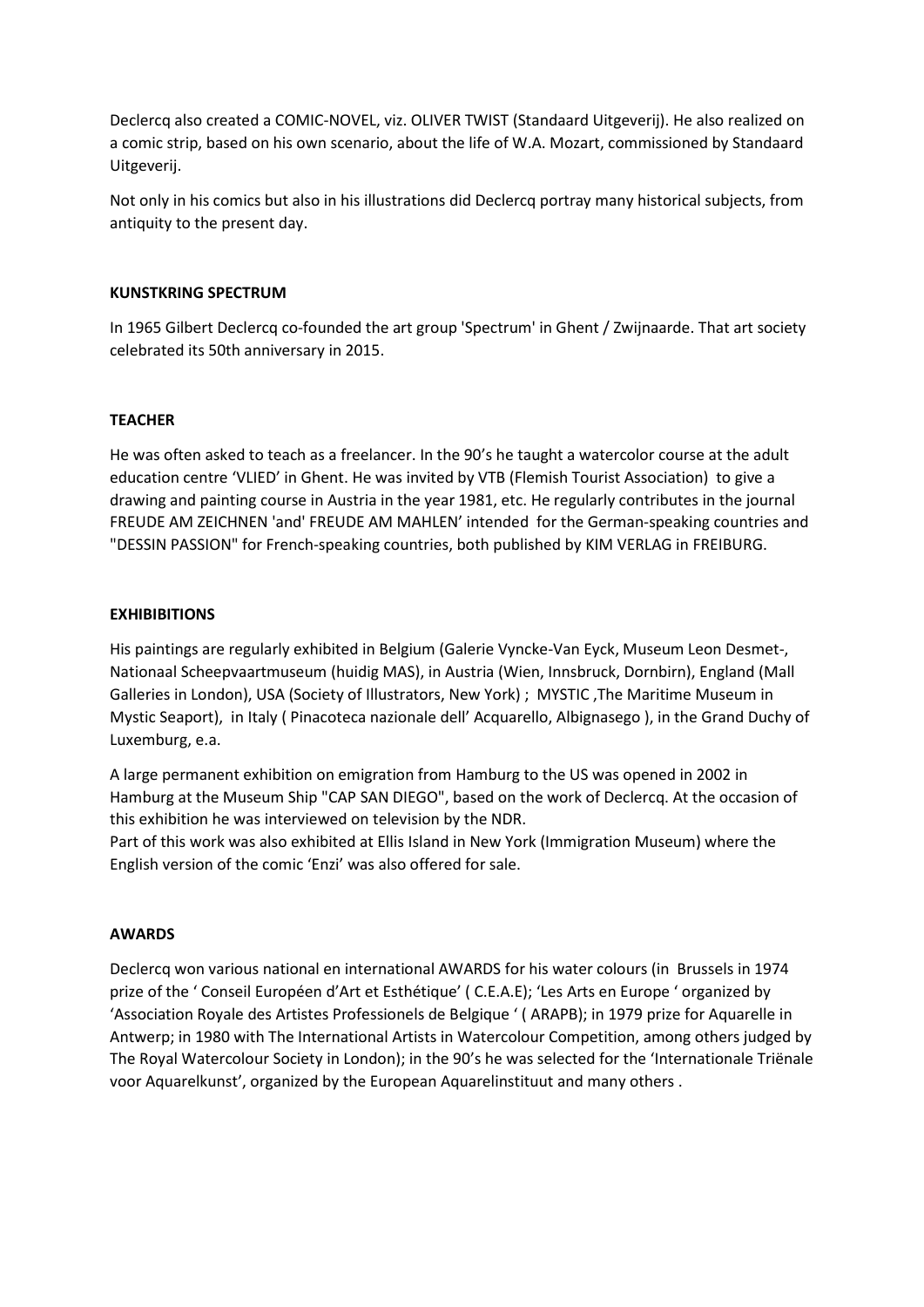## **COLLECTIONS**

His work was purchased, among others, by the City of Bruges, the city of Innsbruck (Austria), Nationaal Instituut voor de Zeevisserij, National Maritime Museum (currently MAS), the Pinacoteca Nazionale dell 'Acquarello' in ALBIGNASEGO (Italy), the Society of Illustrators in New York, …

#### ARTIST-MEMBER OF THE 'SOCIETY OF ILLUSTRATORS'

In 1984 Gilbert Declercq was accepted as artist-member of the American association for illustrators: Society of Illustrators (New York); until now he is the only Belgian member of this prestigious professional association.

# FAMOUS CLIENTS

Some famous clients: Greenpeace, Goodplanet,WWF, Märklin, Reader's Digest, Hamburg-Mannheimer Versicherung, DaimlerChrysler, Dai-Nippon (Japan), Tyrolia Verlag (Austria), KIM-verlag (Germany), Praalstoet der Gouden Boom 2007 (Bruges, Belgium), Gentse Floraliën (Historische Stoet 2008); publisher Die Keure (Bruges, Belgium).

# APPLIED ARTS

Declercq was also active in the sector of 'APPLIED ARTS ". He created costumes for the 'Praalstoet de Gouden Boom' in Bruges; he also created 10 floats for the 'Historische stoet van de Gentse Floraliën', numerous designs for clothing, and merchandising for Greenpeace and others. He also created several POSTERS, for example for the opening of the 1995 renewed MÄRKLIN Museum in Göppingen (Germany); the relevant design was also used in a publication of a limited edition of a miniature railway carriage .

# BOOKS and REFERENCE WORKS:

- "Gilbert Declercq, een passioneel palet", (monograph, ed. Lannoo)
- "Het Beeldverhaal in Vlaanderen" (Danny de Laet)
- "De Zevende kunst voorbij" (Danny De Laet en Yves Varende"
- "Wordt Vervolgd" (Evelien en Kees Kousemaker)
- "Arto"
- "Benezit"
- "Dictionnaire de la Bande Dessinée (Henri Filippini, Edit. Bordas, Paris 1989) .

#### PRESS ARTICLES, INTERVIEWS:

In newspapers: De Standaard, Het Laatste Nieuws, Gazet Van Antwerpen, Het Volk.

Interviews in magazines: Kuifje, Hello BD, Top, Clumzy, Comic Forum (Austria), Brabant strip magazine 121, Stripnieuws september 2007